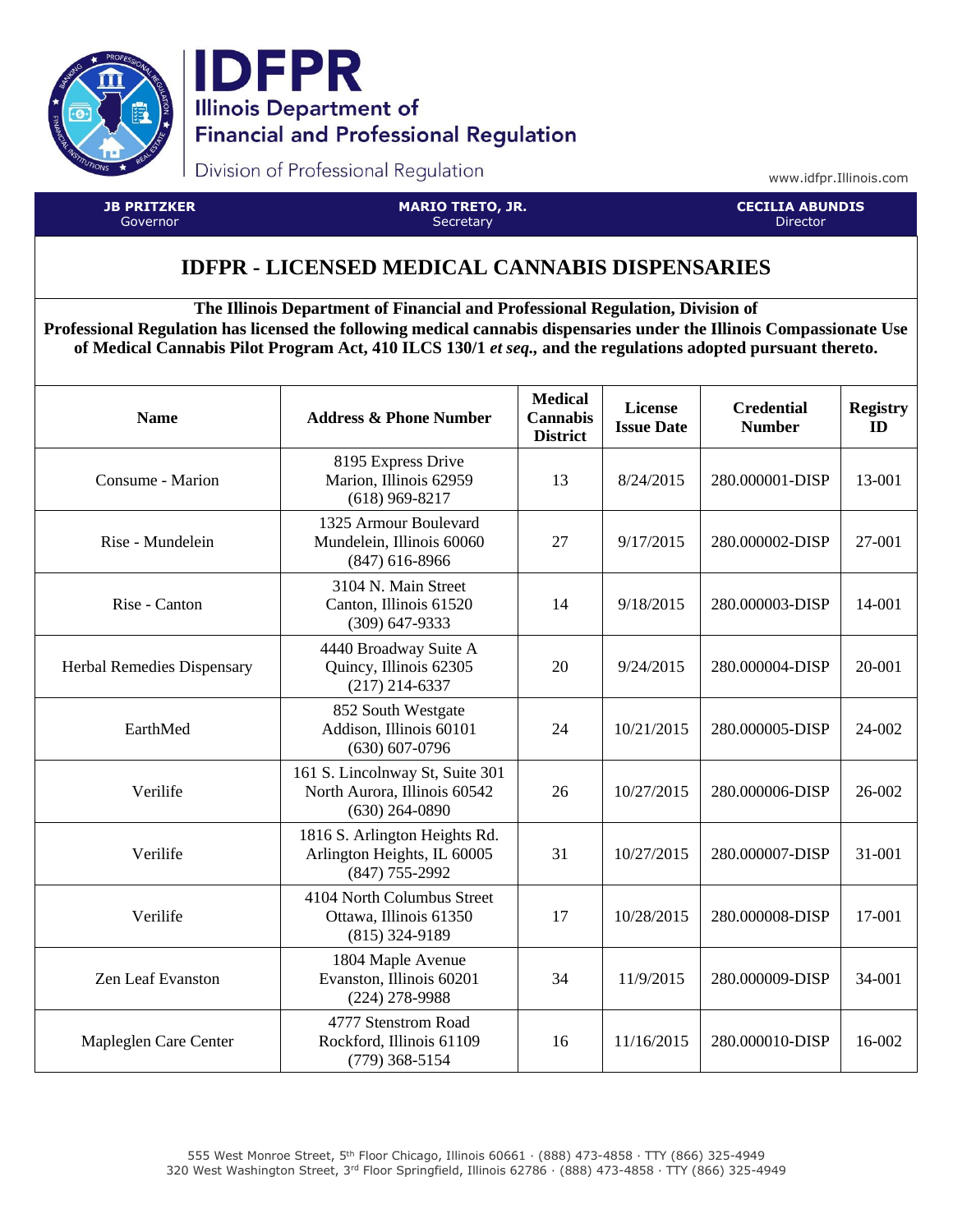| <b>Name</b>                           | <b>Address &amp; Phone Number</b>                                                  | <b>Medical</b><br><b>Cannabis</b><br><b>District</b> | License<br><b>Issue Date</b> | <b>Credential</b><br><b>Number</b> | <b>Registry</b><br>ID |
|---------------------------------------|------------------------------------------------------------------------------------|------------------------------------------------------|------------------------------|------------------------------------|-----------------------|
| Rise – Joliet Rock Creek              | 1627 Rock Creek Boulevard<br>Joliet, Illinois 60431<br>$(815)$ 773-9300            | 29                                                   | 11/19/2015                   | 280.000011-DISP                    | 29-002                |
| Dispensary 33                         | 5001 N. Clark Street<br>Chicago, Illinois 60640<br>$(312)$ 620-3333                | 44                                                   | 11/19/2015                   | 280.000012-DISP                    | 44-001                |
| Sunnyside - Rockford                  | 2696 McFarland Road<br>Rockford, Illinois 61107<br>$(815)$ 314-1900                | 16                                                   | 11/24/2015                   | 280.000013-DISP                    | 16-001                |
| Trinity Compassionate Care<br>Centers | 3125 N. University, Suite B<br>Peoria, Illinois 61604<br>$(309) 863 - 2122$        | 8                                                    | 11/30/2015                   | 280.000014-DISP                    | 08-002                |
| Enlightened – Cannabis for People     | 2015 E Euclid Avenue<br>Mount Prospect, Illinois 60056<br>$(224)$ 801-2015         | 32                                                   | 12/1/2015                    | 280.000015-DISP                    | 32-001                |
| Sunnyside - Buffalo Grove             | 830 N. Milwaukee Ave.<br>Buffalo Grove, Illinois 60089<br>$(847)$ 495-2397         | 27                                                   | 12/7/2015                    | 280.000016-DISP                    | 27-002                |
| Curaleaf - Mokena                     | 9930 W. 190th Street, Unit H<br>Mokena, Illinois 60448<br>$(708)$ 258-1141         | 29                                                   | 12/9/2015                    | 280-000017-DISP                    | 29-003                |
| Curaleaf - Deerfield                  | 151 Pfingsten Road, Unit V<br>Deerfield, Illinois 60015<br>$(847) 686 - 2821$      | 33                                                   | 12/15/2015                   | 280-000018-DISP                    | 33-001                |
| <b>Windy City Cannabis</b>            | 1137 W. 175 <sup>th</sup> Street<br>Homewood, Illinois 60430<br>$(312) 874 - 7040$ | 40                                                   | 12/21/2015                   | 280-000019-DISP                    | 40-001                |
| Zen Leaf St. Charles                  | 3691 E. Main St.<br>St. Charles, Illinois 60174<br>$(630)$ 377-7373                | 26                                                   | 12/23/2015                   | 280-000020-DISP                    | 26-001                |
| Curaleaf - Justice                    | 8340 S. Roberts Road<br>Justice, Illinois 60458<br>$(312) 874 - 7040$              | 37                                                   | 1/4/2016                     | 280-000021-DISP                    | 37-001                |
| Ascend                                | 1014 Eastport Plaza Drive<br>Collinsville, Illinois 62234<br>$(618)$ 381-9229      | 11                                                   | 1/7/2016                     | 280-000022-DISP                    | 11-002                |
| Curaleaf - Worth                      | 11425 South Harlem Avenue<br>Worth, Illinois 60482<br>$(312) 874 - 7040$           | 38                                                   | 1/15/2016                    | 280-000023-DISP                    | 38-001                |
| Nature's Care Company                 | 975 Rohlwing Road<br>Rolling Meadows, Illinois 60008<br>$(847)$ 754-4955           | 30                                                   | 1/22/2016                    | 280-000024-DISP                    | 30-001                |
| Nature's Treatment of Illinois        | 973 Tech Drive<br>Milan, Illinois 61264<br>$(309)$ 283-7642                        | 7                                                    | 1/25/2016                    | 280-000025-DISP                    | 07-001                |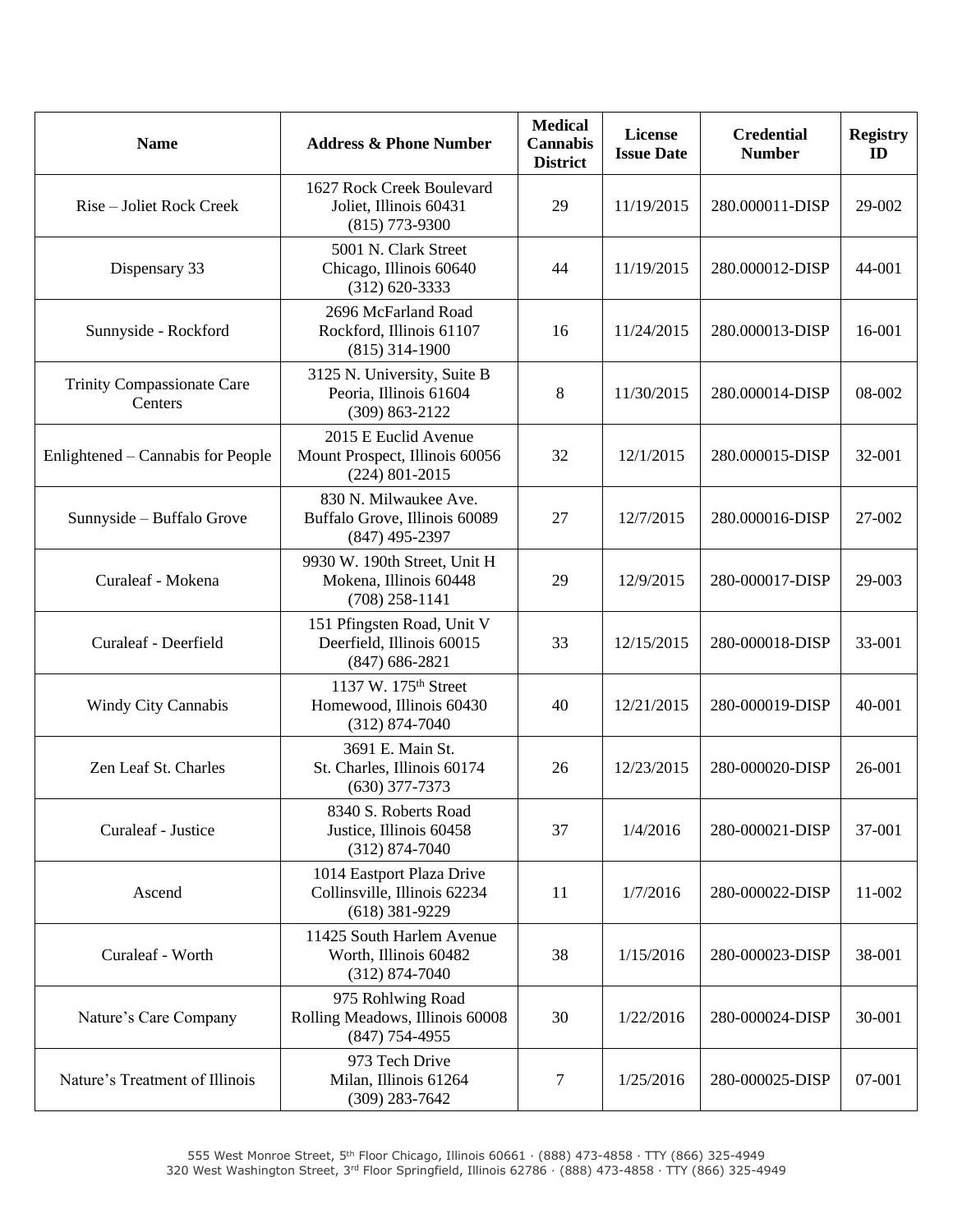| <b>Name</b>                | <b>Address &amp; Phone Number</b>                                                   | <b>Medical</b><br><b>Cannabis</b><br><b>District</b> | License<br><b>Issue Date</b> | <b>Credential</b><br><b>Number</b> | <b>Registry</b><br>ID |
|----------------------------|-------------------------------------------------------------------------------------|------------------------------------------------------|------------------------------|------------------------------------|-----------------------|
| <b>Windy City Cannabis</b> | 2535 Veterans Drive<br>Posen, Illinois 60469<br>$(312) 874 - 7040$                  | 39                                                   | 1/29/2016                    | 280-000026-DISP                    | 39-001                |
| Rise - Naperville          | 1700 Quincy Avenue, Unit 103<br>Naperville, Illinois 60540<br>$(630)$ 369-4000      | 24                                                   | 1/29/2016                    | 280-000027-DISP                    | 24-001                |
| Ascend MOCA -Logan Square  | 2847 W. Fullerton Avenue<br>Chicago, Illinois 60647<br>$(773) 722 - 6622$           | 48                                                   | 2/1/2016                     | 280-000028-DISP                    | 48-001                |
| Ascend                     | 628 East Adams Street<br>Springfield, Illinois 62701<br>$(217)$ 679-3283            | 9                                                    | 2/3/2016                     | 280-000029-DISP                    | 09-002                |
| Verilife                   | 1335 Lakeside Drive, Unit 4<br>Romeoville, Illinois 60446<br>$(630)$ 359-3213       | 29                                                   | 3/7/2016                     | 280-000030-DISP                    | 29-001                |
| Thrive Harrisburg          | 105 N. Veterans Drive<br>Harrisburg, Illinois 62946<br>$(618)$ 715-0882             | 19                                                   | 3/14/2016                    | 280-000031-DISP                    | 19-001                |
| Zen Leaf Highland Park     | 1460 Old Skokie Rd, Unit A<br>Highland Park, Illinois 60035<br>(847) 780-3942       | 27                                                   | 3/18/2016                    | 280-000032-DISP                    | 27-003                |
| Midway by Ascend           | 5648 S. Archer Avenue<br>Chicago, Illinois 60638<br>$(872)$ 267-7038                | 43                                                   | 4/13/2016                    | 280-000033-DISP                    | 43-002                |
| Sunnyside - Elmwood Park   | 7955 W. Grand Avenue<br>Elmwood Park, Illinois 60707<br>$(708)$ 452-7688            | 35                                                   | 4/18/2016                    | 280-000034-DISP                    | 35-001                |
| Sunnyside - Champaign      | 1704 S. Neil Street, Suite C<br>Champaign, Illinois 61820<br>$(217)$ 441-2076       | 10                                                   | 4/26/2016                    | 280-000035-DISP                    | 10-002                |
| Thrive Anna                | 87 Richview Drive<br>Anna, Illinois 62906<br>$(618)$ 715-0887                       | 22                                                   | 4/28/2016                    | 280-000036-DISP                    | 22-001                |
| Curaleaf - Morris          | 2400 W. US Route 6<br>Morris, Illinois 60450<br>$(815) 513 - 0124$                  | 25                                                   | 5/26/2016                    | 280-000037-DISP                    | 25-001                |
| <b>Hatch Dispensary</b>    | 1433 W Fullerton Avenue, Unit<br>C, Addison, Illinois 60101<br>$(630)$ 519-1300     | 24                                                   | 6/3/2016                     | 280-000038-DISP                    | 24-003                |
| The Dispensary             | 1801 16 <sup>th</sup> Avenue, Suite 1<br>Fulton, Illinois 61252<br>$(815)$ 208-7701 | $\mathbf{1}$                                         | 6/7/2016                     | 280-000039-DISP                    | 01-001                |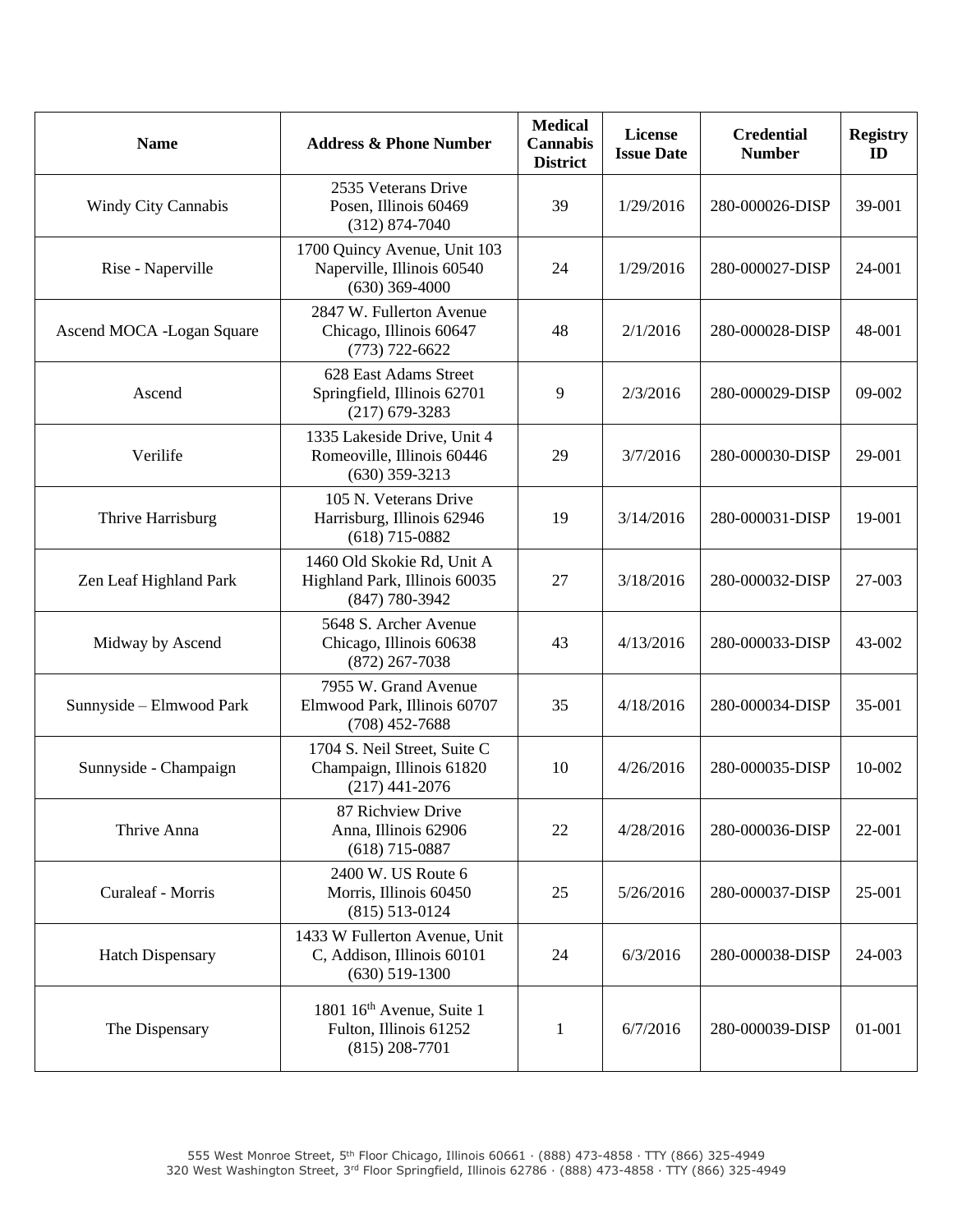| <b>Name</b>                      | <b>Address &amp; Phone Number</b>                                                            | <b>Medical</b><br><b>Cannabis</b><br><b>District</b> | <b>License</b><br><b>Issue Date</b> | <b>Credential</b><br><b>Number</b> | <b>Registry</b><br>ID |
|----------------------------------|----------------------------------------------------------------------------------------------|------------------------------------------------------|-------------------------------------|------------------------------------|-----------------------|
| Maribis of Chicago               | 4570 S. Archer Avenue<br>Chicago, Illinois 60632<br>$(773)$ 940-2216 &<br>$(888) 888 - 5501$ | 43                                                   | 7/27/2016                           | 280-000040-DISP                    | 43-001                |
| MedMen - Oak Park                | 1132 Lake Street<br>Oak Park, Illinois 60301<br>$(855)$ 977-6468                             | 36                                                   | 8/22/2016                           | 280-000041-DISP                    | 36-001                |
| Rise - Effingham                 | 1011 Ford Avenue, Suite C<br>Effingham, Illinois 62401<br>$(217)$ 727-7715                   | 12                                                   | 8/22/2016                           | 280-000042-DISP                    | 12-001                |
| Beyond/Hello                     | 2021 Goose Lake Road<br>Sauget, Illinois 62206<br>$(618) 663 - 4311$                         | 11                                                   | 8/29/2016                           | 280-000043-DISP                    | 11-001                |
| Cannabist - Chicago              | 4758 N. Milwaukee Avenue<br>Chicago, Illinois 60630<br>$(312)$ 948-9082                      | 41                                                   | 8/29/2016                           | 280-000044-DISP                    | 41-002                |
| Beyond/Hello                     | 501 W. Northtown Road<br>Normal, Illinois 61761<br>$(309)$ 434-5141                          | 6                                                    | 9/12/2016                           | 280-000045-DISP                    | 06-001                |
| NuEra Urbana                     | 105 E. University Avenue<br>Urbana, Illinois 61801<br>$(217)$ 607-2867                       | 10                                                   | 10/20/2016                          | 280-000046-DISP                    | 10-001                |
| Consume: Chicago                 | 6428 N. Milwaukee Avenue<br>Chicago, Illinois 60631<br>$(872)$ 304-3113                      | 41                                                   | 11/10/2016                          | 280-000047-DISP                    | 41-001                |
| NuEra East Peoria                | 504 Riverside Drive<br>East Peoria, Illinois 61611<br>$(309) 839 - 1330$                     | 8                                                    | 12/1/2016                           | 280-000048-DISP                    | 08-001                |
| Maribis of Springfield           | 2272 North Grand Avenue East<br>Grandview, Illinois 62702<br>(888) 888-0217                  | 9                                                    | 12/13/2016                          | 280-000049-DISP                    | 09-001                |
| Sunnyside - Wrigleyville         | 3524 N. Clark Street<br>Chicago, Illinois 60657<br>$(773)$ 698-8182                          | 44                                                   | 1/13/2017                           | 280-000050-DISP                    | 44-002                |
| Zen Leaf Pilsen                  | 1301 S. Western Avenue<br>Chicago, Illinois 60608<br>$(773) 724 - 4200$                      | 48                                                   | 1/13/2017                           | 280-000051-DISP                    | 48-002                |
| Windy City Cannabis - Litchfield | 719 W. Union Avenue<br>Litchfield, Illinois 62056<br>$(217)$ 253-8883                        | 18                                                   | 3/14/2017                           | 280-000052-DISP                    | 18-001                |
| <b>Mission Illinois</b>          | 8554 S. Commercial Avenue<br>Chicago, Illinois 60617<br>(773) 530-0088 / (833) 768-4357      | 42                                                   | 6/8/2017                            | 280-000053-DISP                    | 42-001                |